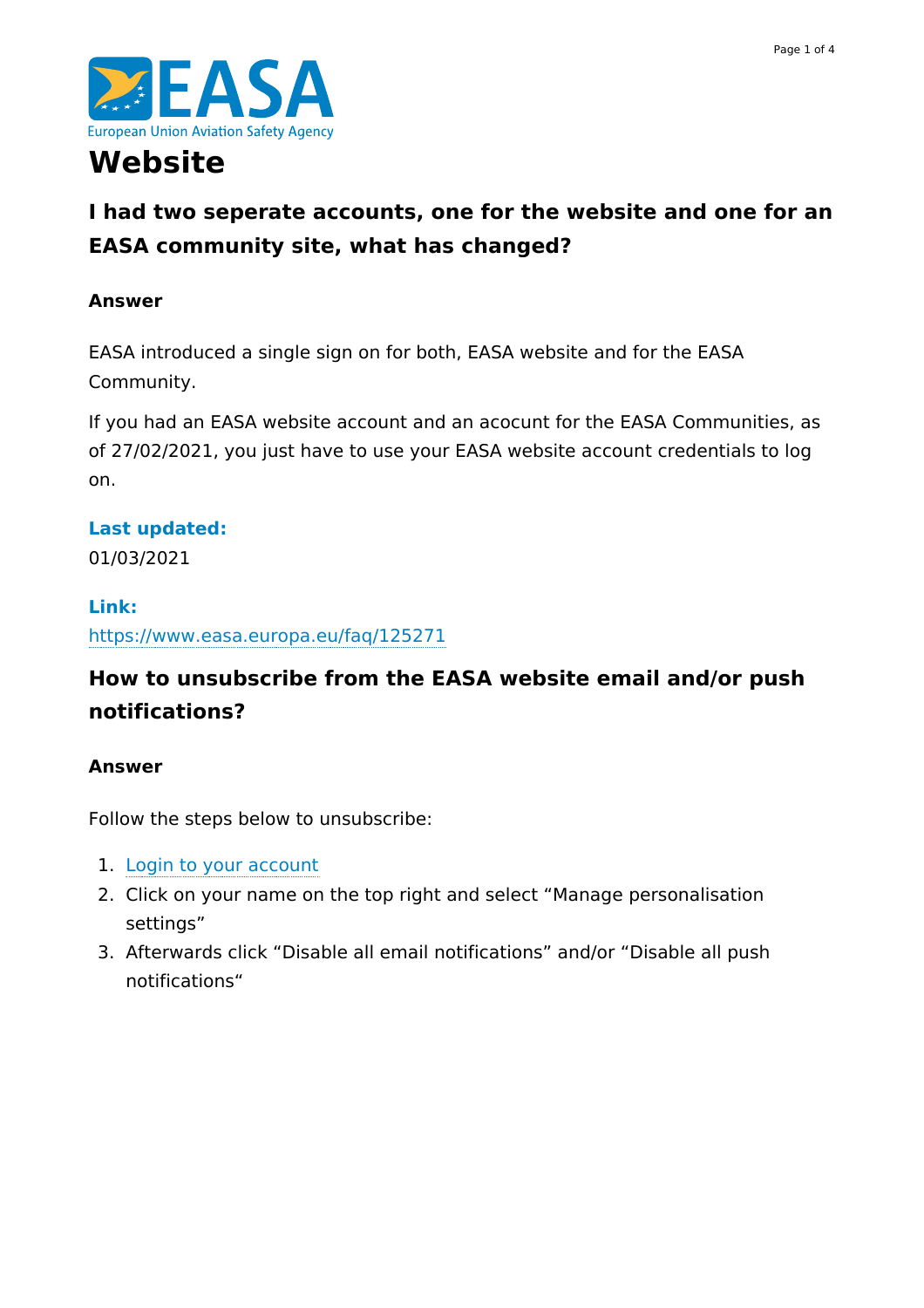# ge personalisation settings



In case you want to delete your account please visit our FAQ: How to delete your EASA account for the website and [community](https://www.easa.europa.eu/faq/128382) network?

## **Last updated:**

01/09/2021

#### **Link:**

<https://www.easa.europa.eu/faq/120757>

# **How to delete your EASA account for the website and community network?**

#### **Answer**

To delete your EASA Website and [Community](https://www.easa.europa.eu/community/) network account please follow the steps below:

- 1. Login to your [account](https://www.easa.europa.eu/user/login)
- 2. Click on your name on the top right and select 'My account'.
- 3. At the bottom click 'Delete your account'
- 4. Click 'Send email to confirm EASA account deletion'.
- 5. You will now receive an email to verify your request. Please follow the instructions in the email.

Please be aware that the deletion of your EASA account will also **delete your membership of any EASA community network** you might have joined.

In case you still want to keep your account but want to receive less email/push notifications from the website please visit our FAQ: How to unsubscribe from the EASA website email and/or push [notifications?](https://www.easa.europa.eu/faq/120757)

For additional information, please do not hesitate to contact us at website [at] easa.europa.eu.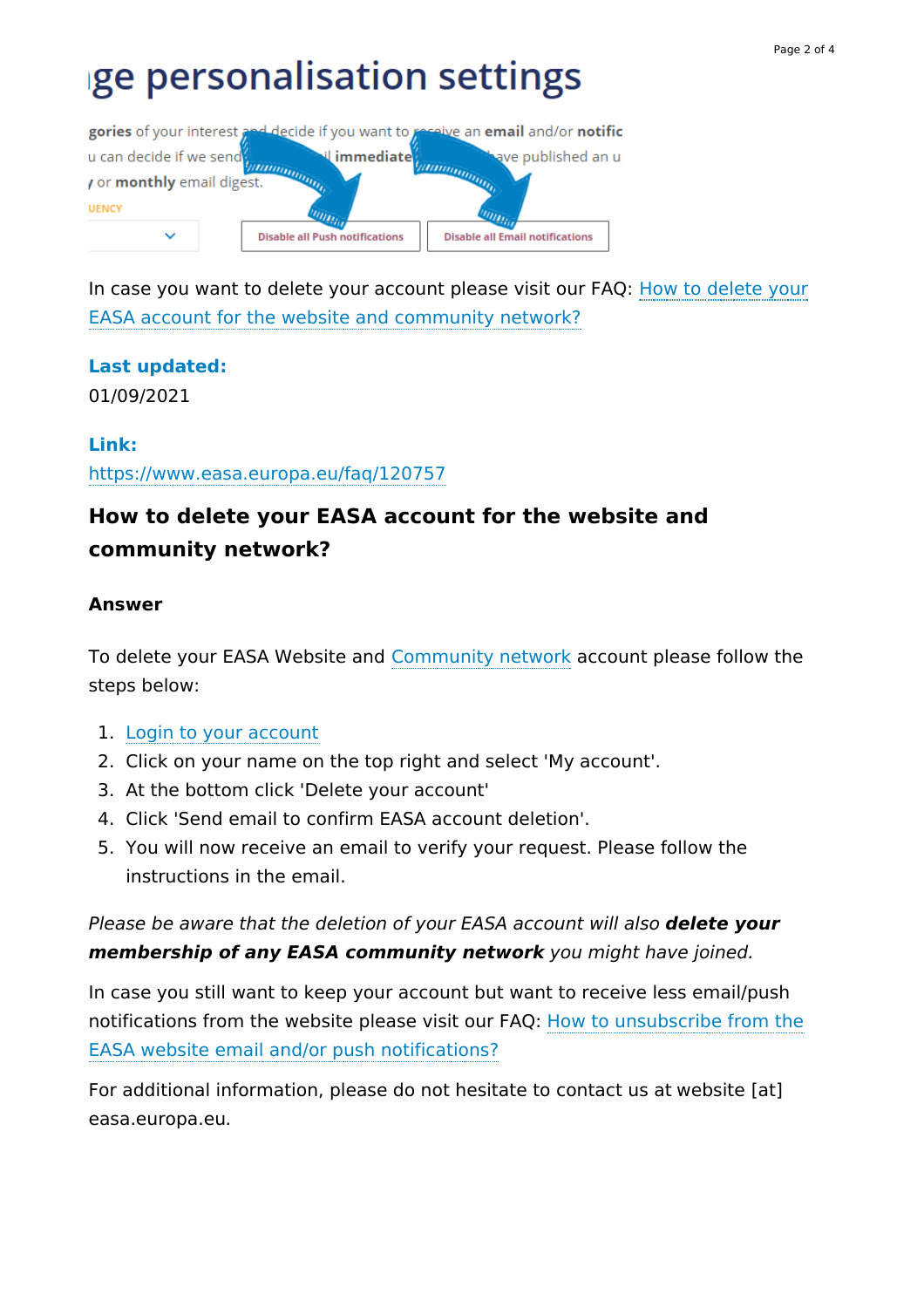#### **Last updated:** 06/09/2021

# **Link:**

#### <https://www.easa.europa.eu/faq/128382>

## **My account is blocked or not activated, what can I do?**

#### **Answer**

If you want to login but you get the message:

"The username your [at] email.com has not been activated or is blocked."

It could be that you have not verified your email address yet, please check the following:

- In case you have just created an account, we suggest to wait at least 15 minutes.
- Please check your Spam folder, the email is send from no-reply [at] easa.europa.eu
- Contact your IT department to ensure the mail filter software is not blocking the emails send from no-reply [at] easa.europa.eu and/or 192.254.124.43

## **Last updated:**

17/12/2021

#### **Link:**

<https://www.easa.europa.eu/faq/115473>

## **The verification email does not arrive, what can I do?**

#### **Answer**

If you just created an account but did not recieved email to verify your account.

- 1. It could be that the email is delayed, we suggest to wait at least 15 minutes.
- 2. Please check your Spam folder, the email will have the title "Verify your email address – Finish EASA account creation" and is send from no-reply [at] easa.europa.eu
- 3. Contact your IT department to ensure the mail filter software is not blocking the emails send from no-reply [at] easa.europa.eu and/or 192.254.124.43